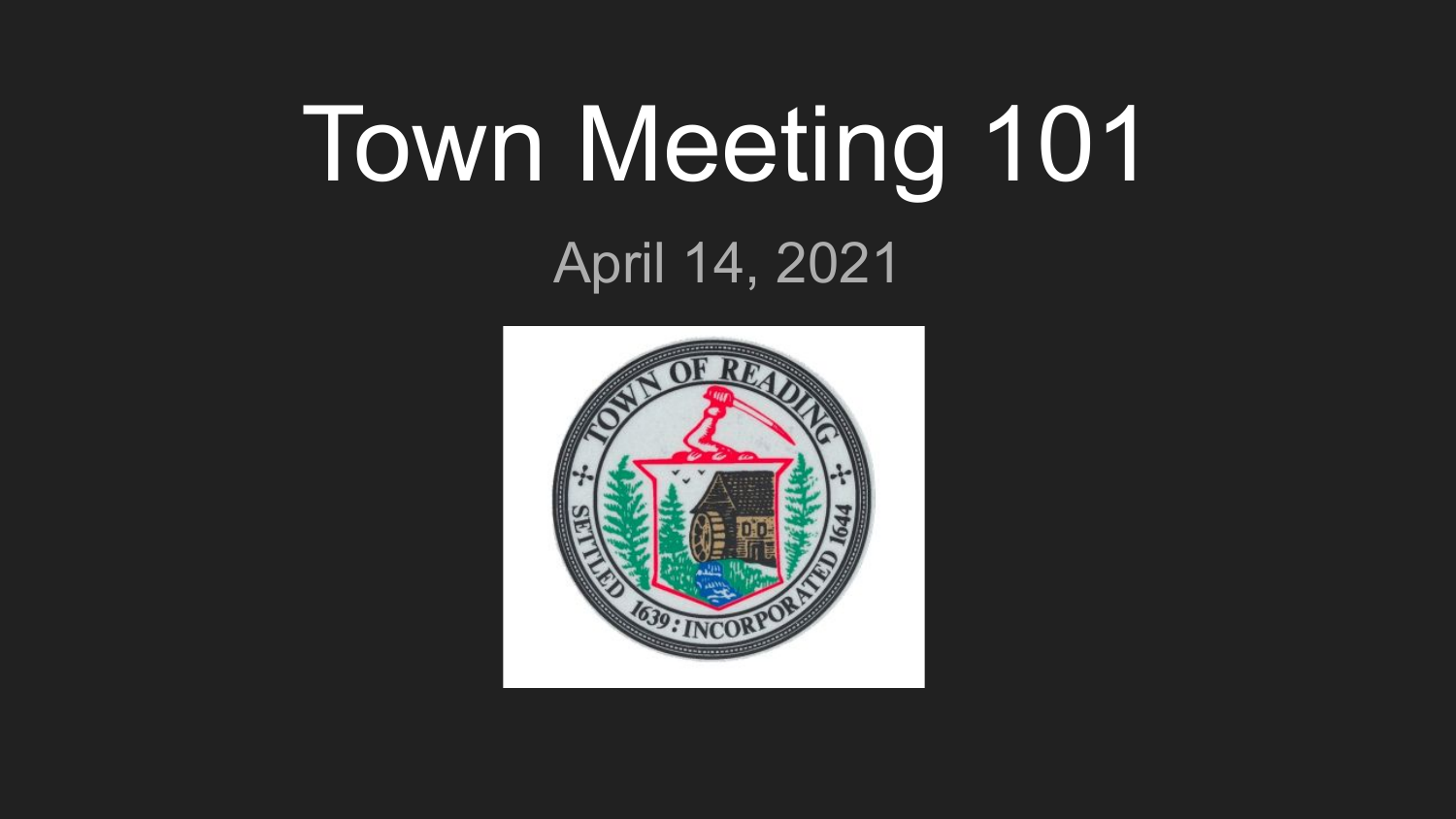# **Overview**

- *- What is Town Meeting?*
- *- When is Town Meeting?*
- *- What happens BEFORE Town Meeting?*
- *- What happens DURING Town Meeting?*
- *- What Happens AFTER Town Meeting?*
- *- "Voice of the People" Video*

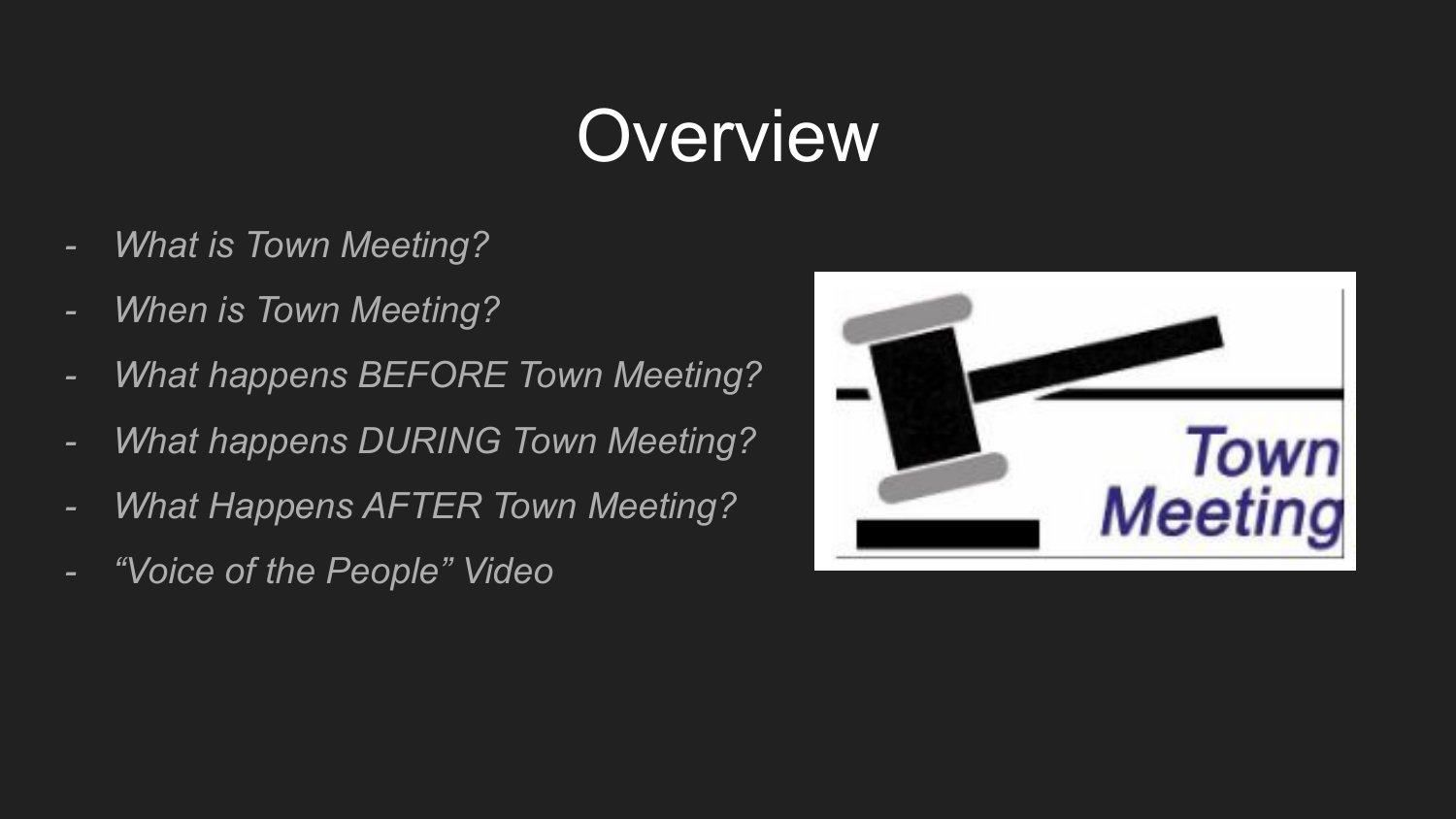## What Is Town Meeting?

- An "Event" and an "Entity"
- Gathering of Elected Representatives to conduct public business
	- 1944 Adopted Representative Town Meeting. Members are elected from 8 precincts. 24 town meeting members per precinct. Serve for overlapping 3 year terms. Total of 192 town meeting members.
- Legislative Body of the Town
	- Decides Bylaws & Budget of the Town.
	- Executive Branch Select Board, School Committee and Library Board of Trustees.

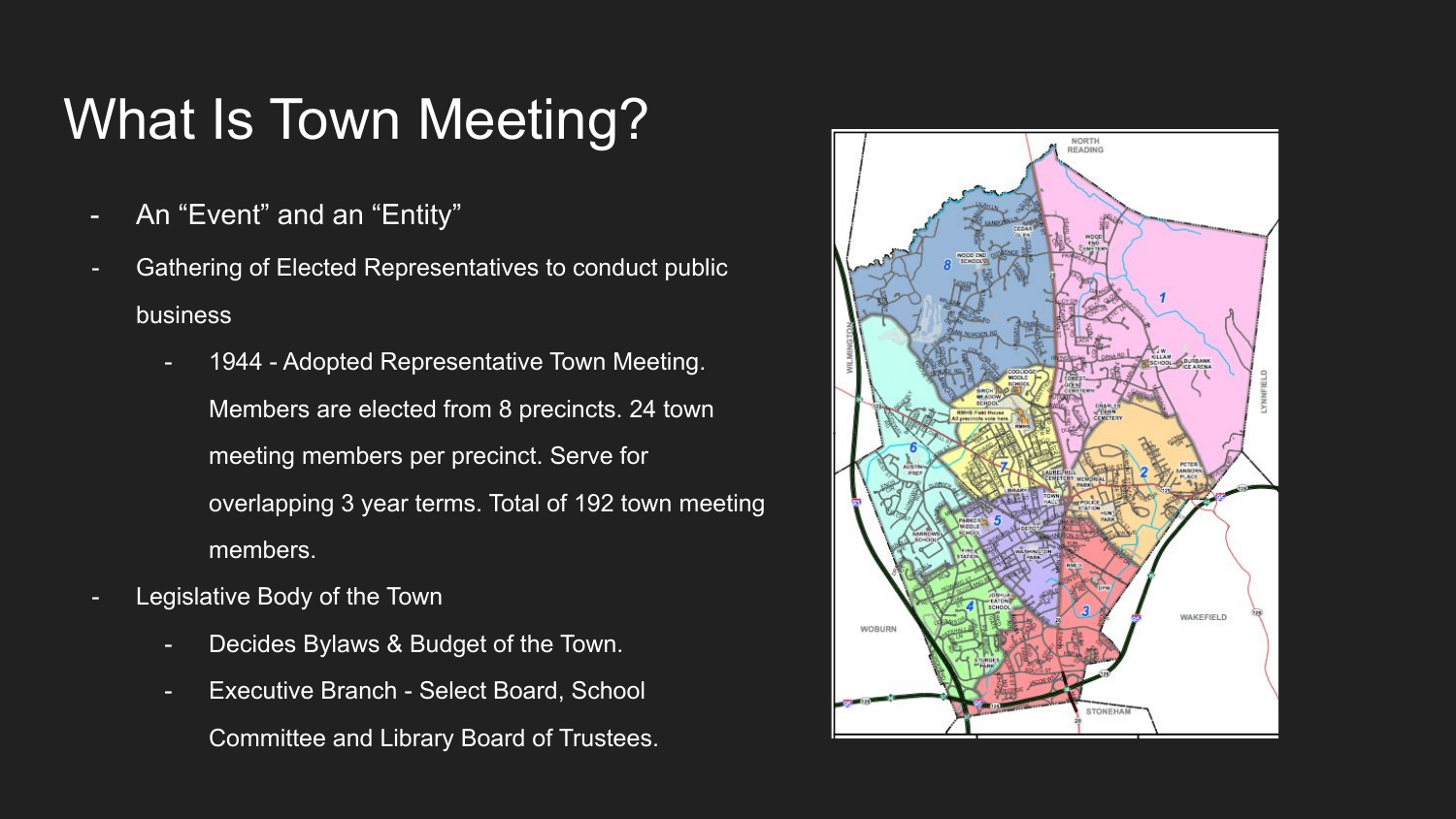## When Does Town Meeting Occur?

- Annual Town Meeting (April):
	- Mondays and Thursdays until complete.
	- Precinct Meetings occur before Annual Town Meeting. Chair and clerk are elected, any vacancies may be filled until next election, and any other precinct business is conducted.
- Subsequent Town Meeting (November):
	- Mondays and Thursdays until complete.
	- Precinct Meetings can occur prior to Subsequent Town Meeting to fill vacancy until next election.
- Special Town Meeting:
	- Occurs as needed.
	- May be called by voters (20% of or 200 registered voters file written request) or Select Board.
- All Town Meetings take place at the RMHS Performing Arts Center unless otherwise noted in posting.

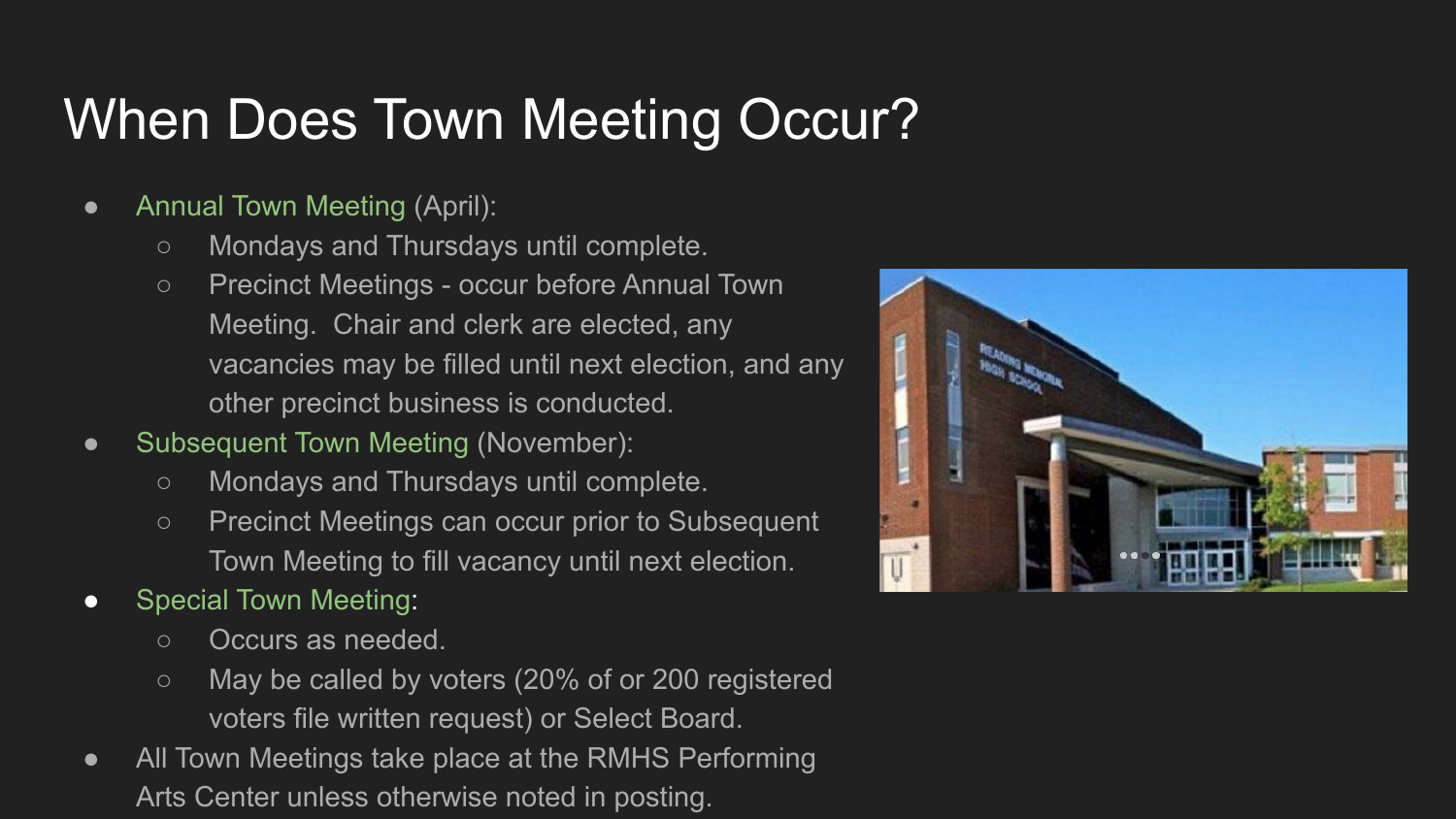## When Is Town Meeting In 2021?

| <b>Town of Reading</b><br><b>Election and Town Meeting</b><br><b>Calendar for 2021</b> |                                                          |                    |                                                         |                                                                    |                                                                                |                                                                           |                                                                |                                              |  |
|----------------------------------------------------------------------------------------|----------------------------------------------------------|--------------------|---------------------------------------------------------|--------------------------------------------------------------------|--------------------------------------------------------------------------------|---------------------------------------------------------------------------|----------------------------------------------------------------|----------------------------------------------|--|
| <b>Event</b>                                                                           | <b>Event Date</b>                                        | <b>Last Day to</b> | <b>Last Day to</b><br><b>Close Warrant Post Warrant</b> | <b>Voter</b><br><b>Registration</b><br><b>Closes</b><br>$-8:00$ PM | <b>Nomination</b><br><b>Papers</b><br><b>Available No</b><br><b>Later Than</b> | <b>Last Day to</b><br><b>Obtain</b><br><b>Nomination</b><br><b>Papers</b> | <b>Nomination</b><br><b>Papers</b><br><b>Due</b><br>$-5:00$ PM | <b>Withdraw</b><br><b>Name</b><br>$-5:00$ PM |  |
| <b>Town Election</b>                                                                   | April 06                                                 | March 02           | March 30                                                | March 17                                                           | January 06                                                                     | February 12                                                               | February 16                                                    | March 04                                     |  |
| <b>Annual Town Meeting</b>                                                             | April 26<br>April 29<br>May 03<br>May 06                 | March 02           | March 30                                                |                                                                    |                                                                                |                                                                           |                                                                |                                              |  |
| <b>Subsequent Town Meeting</b>                                                         | November 08<br>November 15<br>November 18<br>November 22 | October 21         | October 25                                              |                                                                    |                                                                                |                                                                           |                                                                |                                              |  |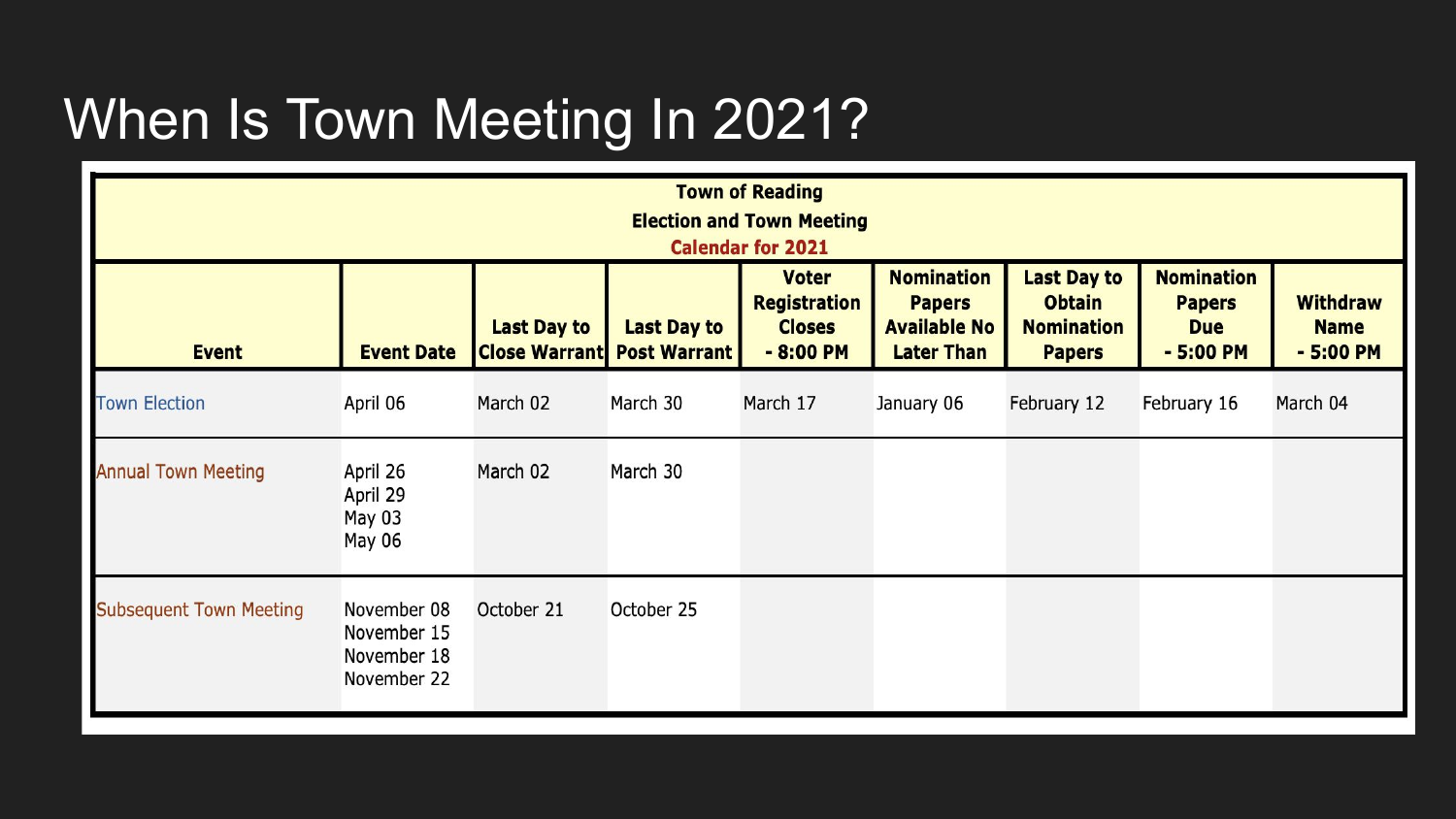## What Happens Before Town Meeting?

#### *The Town Warrant*

- The Town Warrant is a document issued prior to Town Meeting announcing when and where Town Meeting will occur and what will be discussed and voted upon
- It gives prior public "Warning" of Town Meeting time, place, and agenda ("Articles") from Select Board.
- Articles are the list of items to be voted on.
- Items vary significantly, from the annual [operating](https://en.wikipedia.org/wiki/Operating_budget)  [budget](https://en.wikipedia.org/wiki/Operating_budget) of the town to adjustment of [by-laws,](https://en.wikipedia.org/wiki/By-law) and anything else that may be legally introduced.
- It can be picked up in advance of Town Meeting by Town Meeting Members at the Police Station or Town Clerk's Office (available at least 7 days in advance).

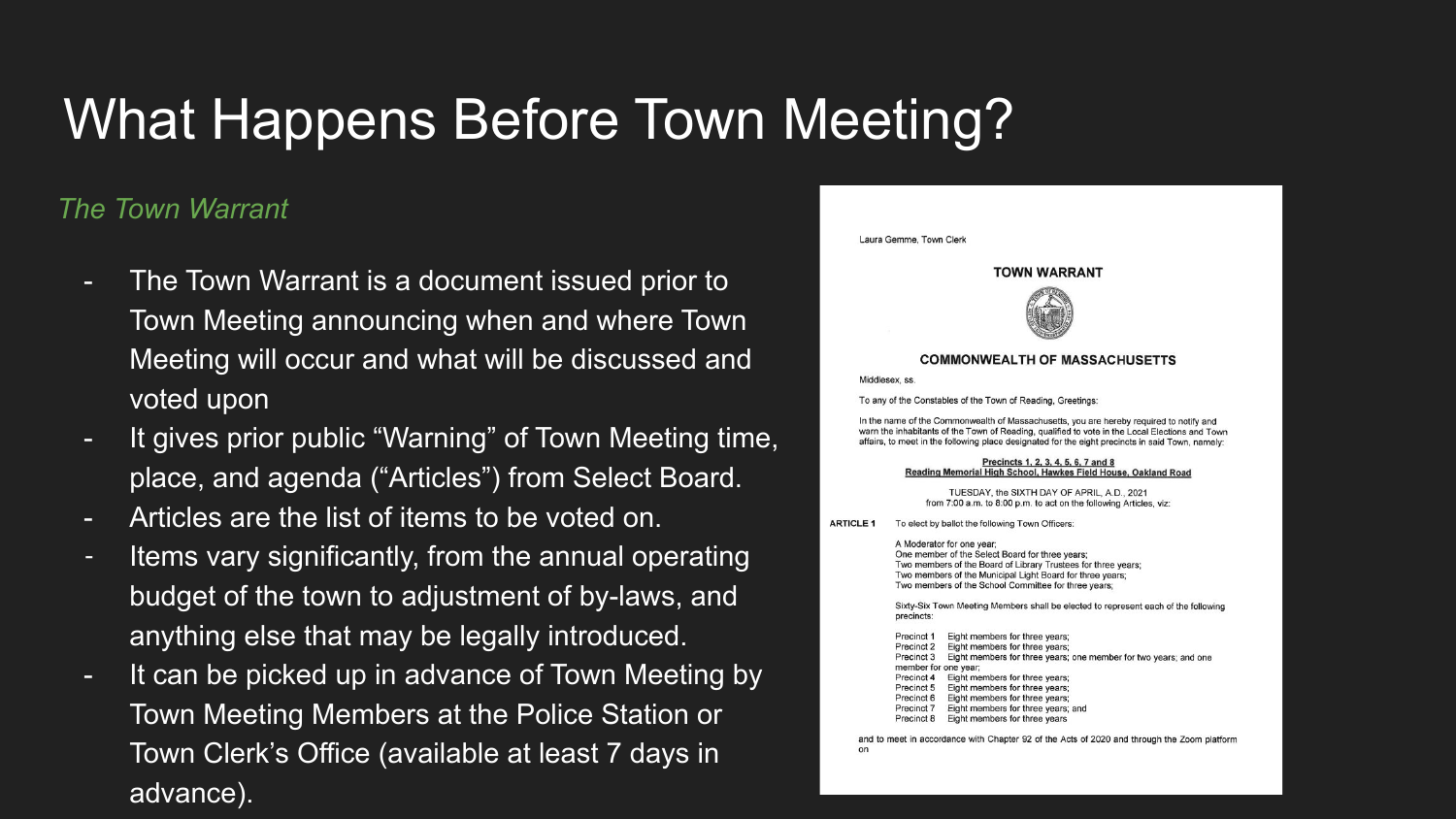## Who Determines What Is In The Warrant?

Except for procedural matters, the Select Board is in charge of placing all subjects on the Town Warrant. The Select Board shall place on such Warrants all subjects submitted by:

- Any two (2) or more Select Board Members;
- Any board or committee;
- Any ten (10) or more voters for the Annual, Subsequent or Special Town Meeting as defined in Section 2.14; or
- Any other person or entity as may be authorized by Town Bylaw or otherwise.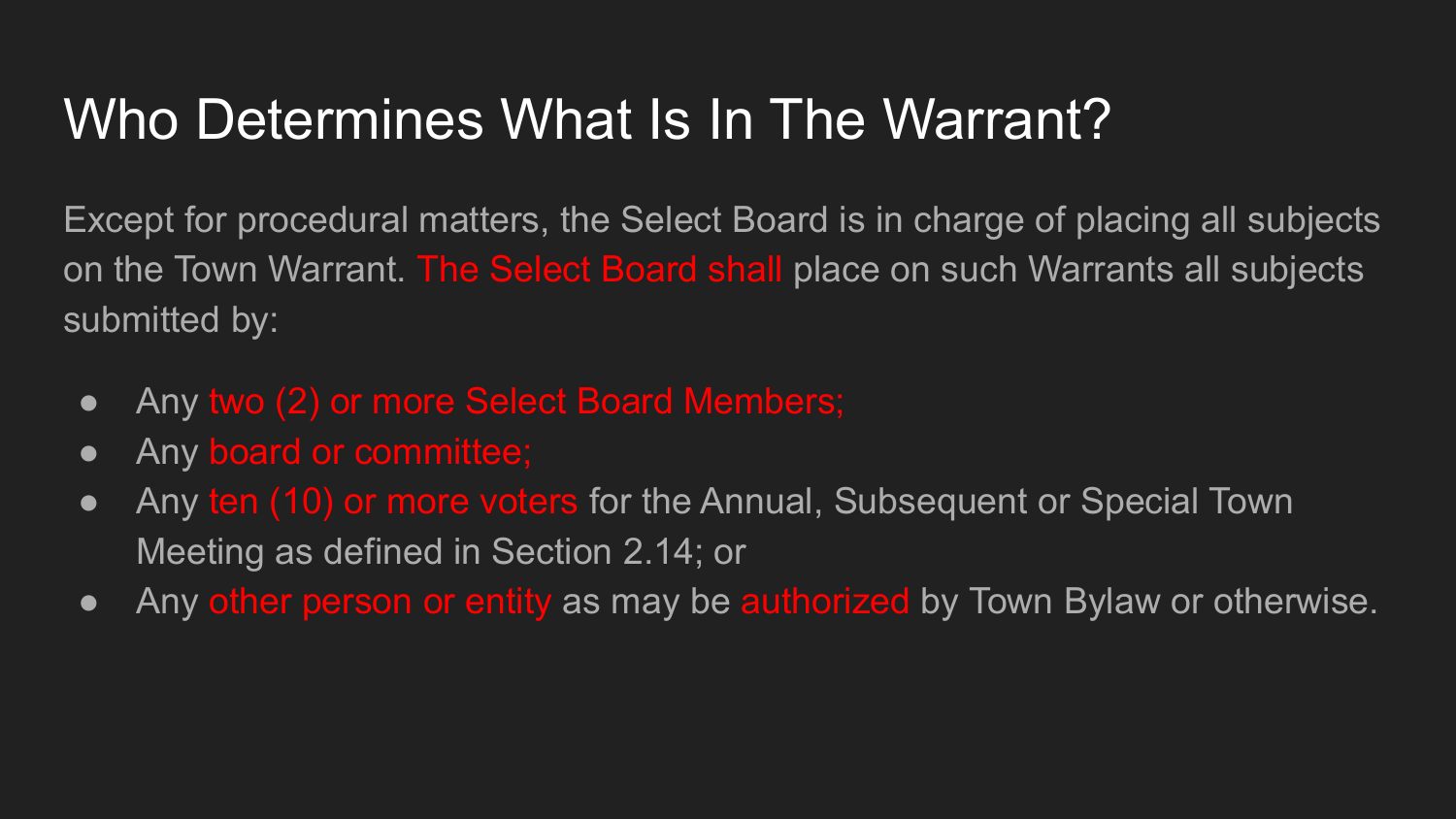## Citizen Petition Form For Warrant Items

- A citizen can petition for an item to be put on the warrant
- Requires 10 signatures for Town Meeting
- There are deadlines for these petitions see Section 2.1.7 of the General Bylaws
- Forms:

[https://www.readingma.gov/town-clerk/pages/to](https://www.readingma.gov/town-clerk/pages/town-meeting-information) [wn-meeting-information](https://www.readingma.gov/town-clerk/pages/town-meeting-information)

(note: be sure to use the correct form for what you are requesting, i.e. Home Rule Charter Change v. Bylaw Change).

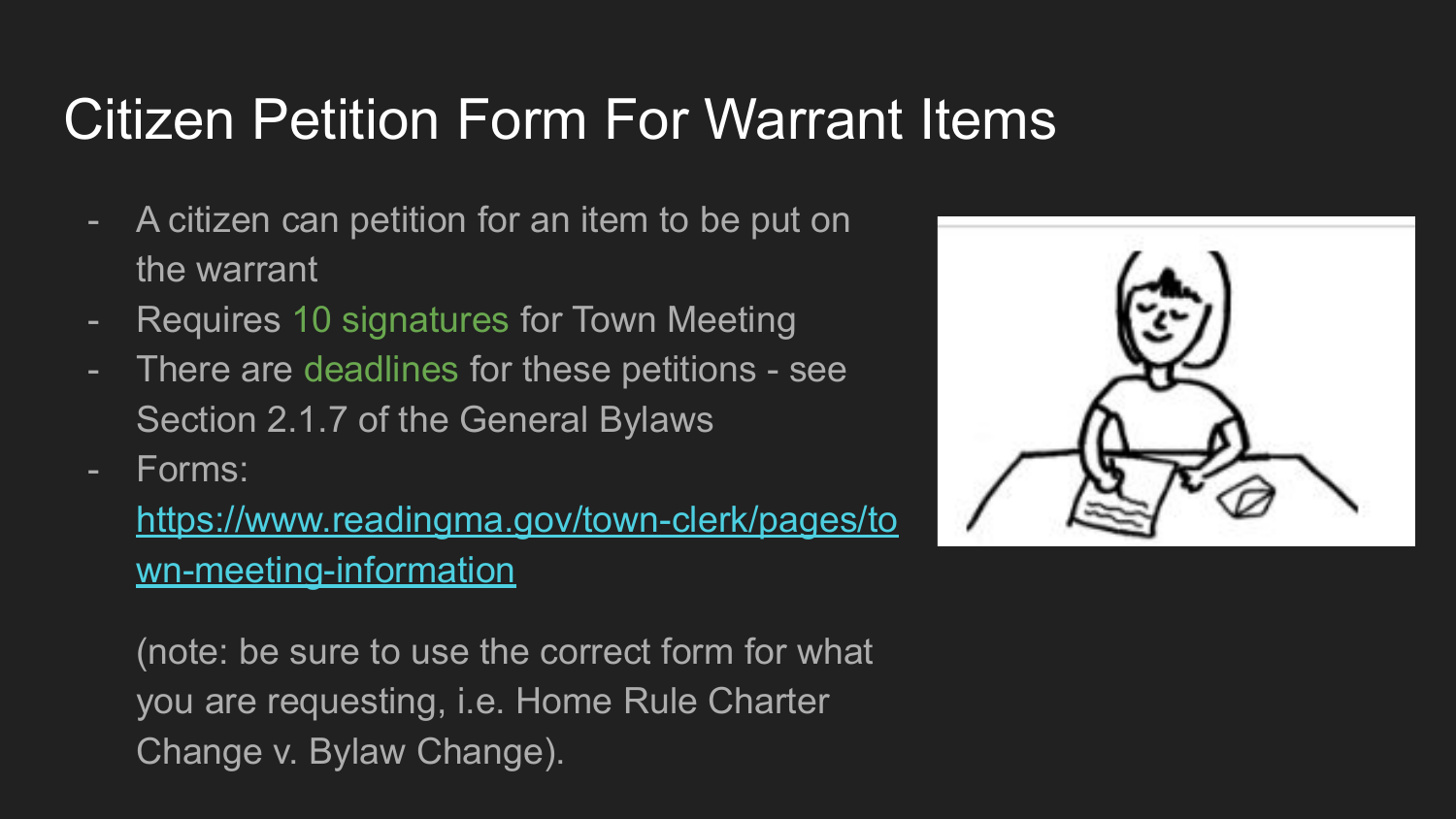## Report On The Warrant

- Provides history and background on Articles in the Warrant.
- Town Meeting Members can pick up the Report in advance of Town Meeting.
- Also available online at

[https://www.readingma.gov/town-clerk/pag](https://www.readingma.gov/town-clerk/pages/town-meeting) [es/town-meeting](https://www.readingma.gov/town-clerk/pages/town-meeting)

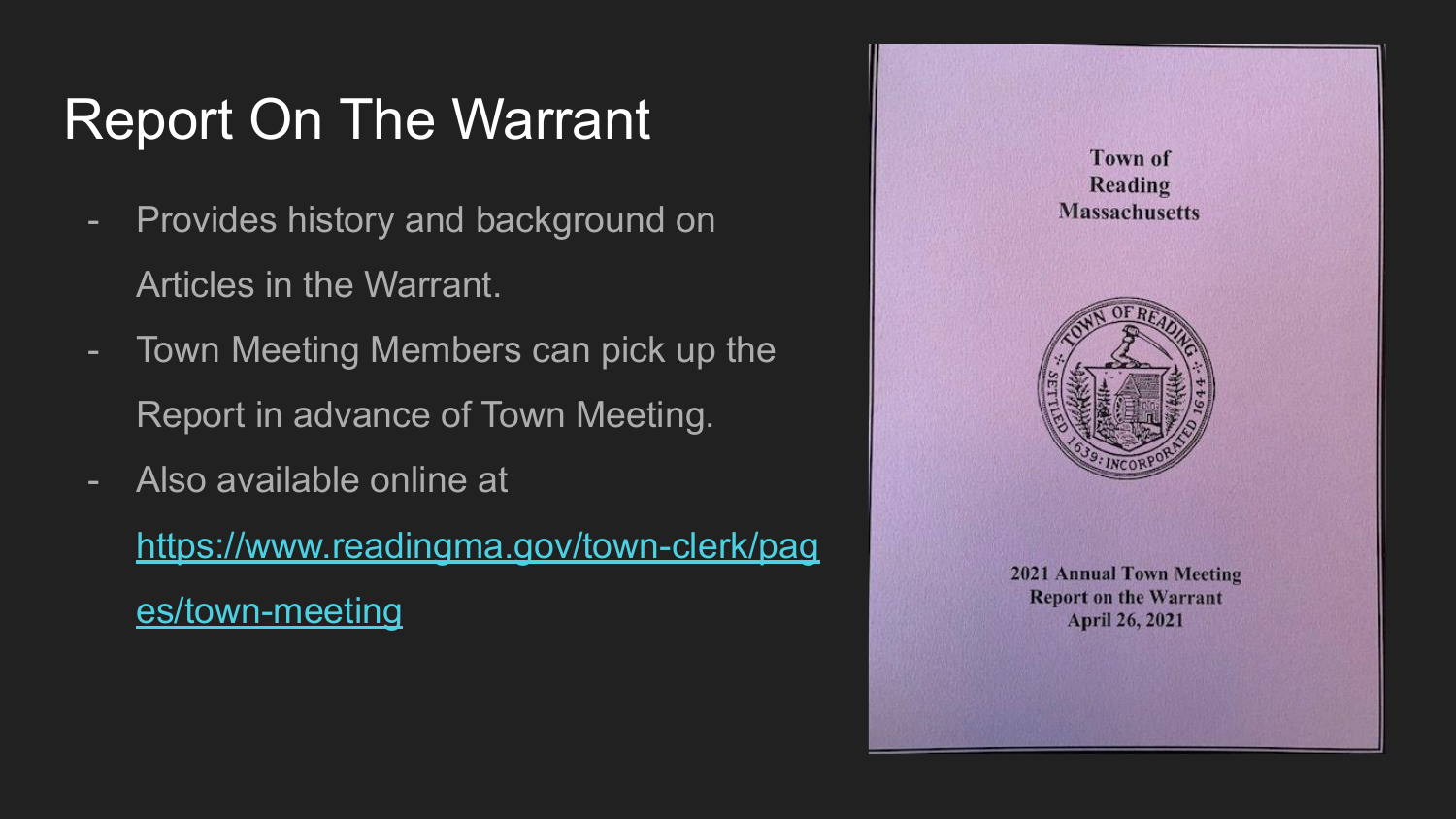### Budget Process *All meetings open to the public*

- 1. Financial Forum. *Community engagement meeting in October.*
	- a. Review current year and preview upcoming year, including expected revenues and cost environment.
	- b. Finance Committee recommends budget target and free cash usage.
- 2. Town departments and Schools build budget in line with guidance and submit to Town Manager. *December-February*.
- 3. Town Manager submits balanced budget to Finance Committee. *March*.
- 4. Finance Committee reviews and votes to recommend the budget to Town Meeting. *March*.
- 5. Town Meeting votes the budget. *April.*

Town Meeting has authority over all appropriations, including the approval of a ~\$100 million budget.

Free Cash: accumulation of revenues in excess of estimate, and unspent budgeted costs. FinCom policy targets 7% of revenue.

Proposition 2 ½ limited overall tax revenue growth to 2.5% (excluding new growth). Costs have historically risen 3-3.5% annually. An override allows for a increase >2.5% to relieve budget pressure.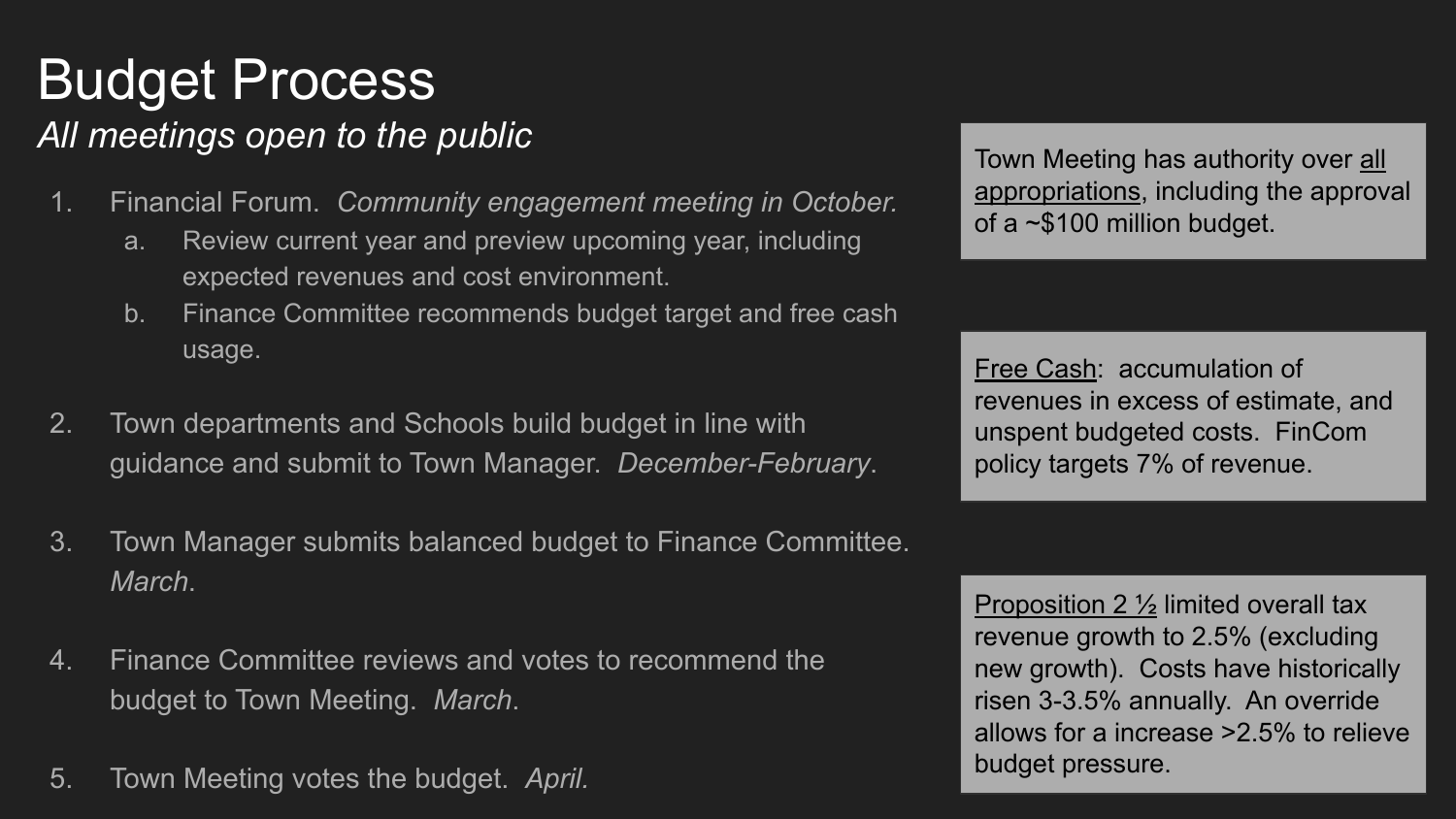## What Happens During Town Meeting?

- *- Who is Present?*
- *- Town Meeting Overview*
- *- Structure of Town Meeting*
- *- Getting Down to Business*
- *- How to Speak at Town Meeting*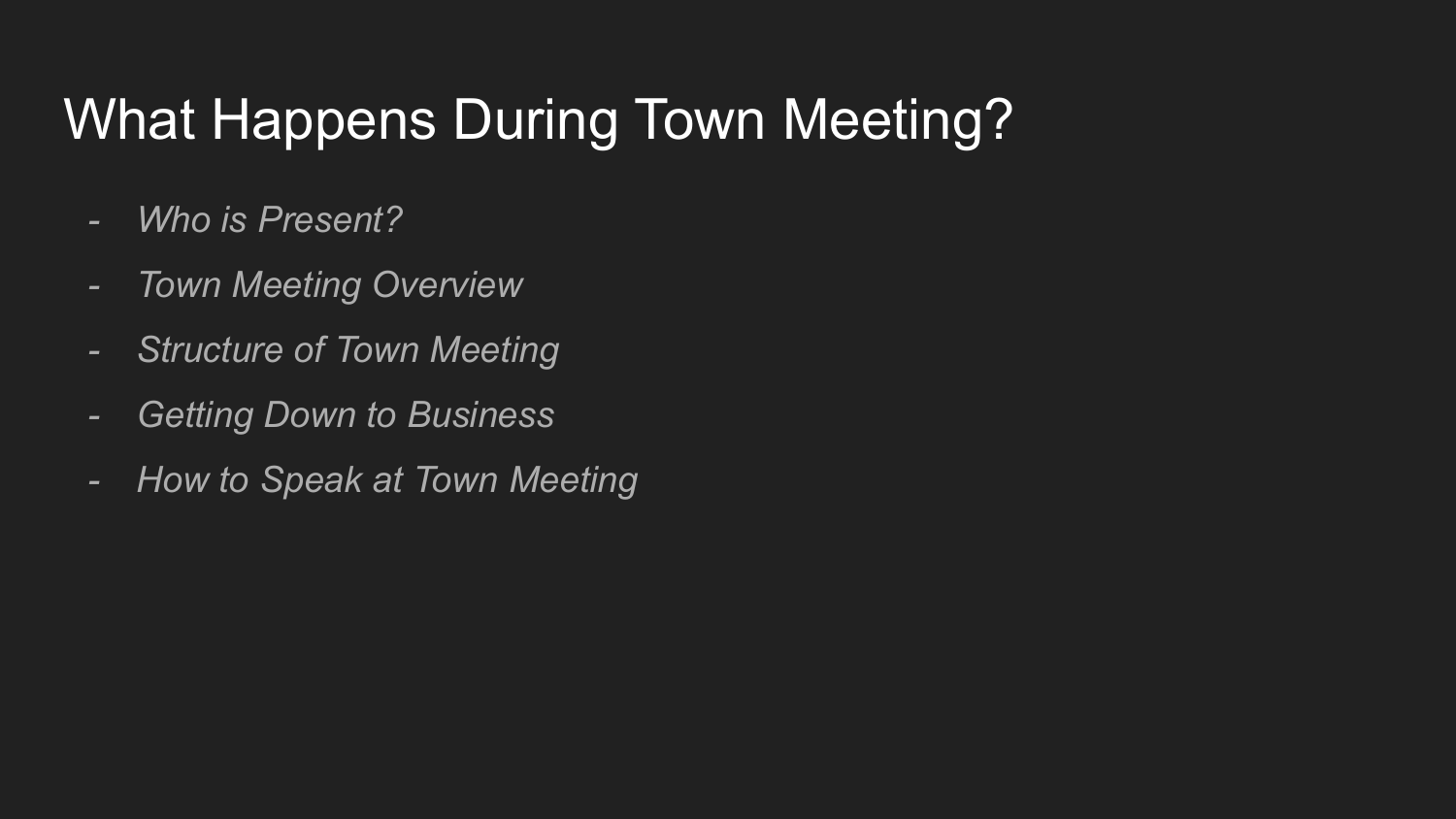## Who Is Present At Town Meeting?

- **Moderator Alan Foulds elected to run Town Meeting,** declares outcomes of all votes.
- Town Clerk Laura Gemme records all votes and takes minutes.
- Town Manager Bob LeLacheur answers questions.
- **Town Counsel Miyares and Harrington LLP**
- Committee Members (Rule 9)
	- May debate but not vote unless also elected to Town Meeting.
	- Finance Committee to left of podium, Select Board to the right, School Committee in "audience".
- Town Meeting Members Need a majority for a quorum.
- Town Leaders Superintendent, Police Chief, Fire Chief,
- The Public After Town Members have had an opportunity to speak, other attendees may be given the opportunity to speak on the subject for a maximum of 5 minutes.

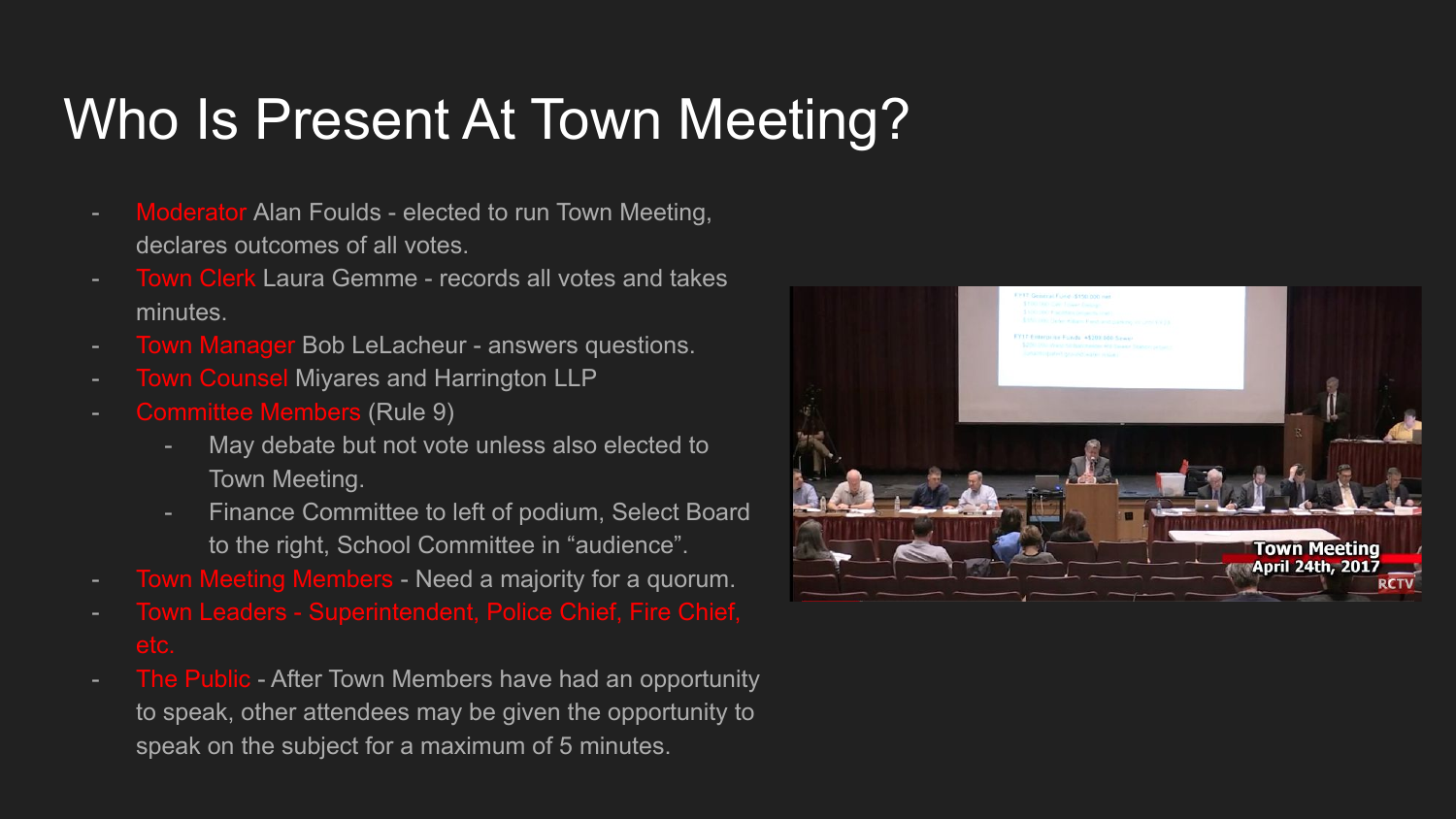## Town Meeting Overview

- Annual Town Meeting (April)
	- All Fiscal matters (including budget).
	- State of the Town given by Chair of Select Board.
	- Financial Report given by Chair of the Finance Committee.
- Subsequent Town Meeting (November)
	- All Business (including bylaws).
	- State of the Schools given by Chair of School Committee and Superintendent.
	- RMLD Report.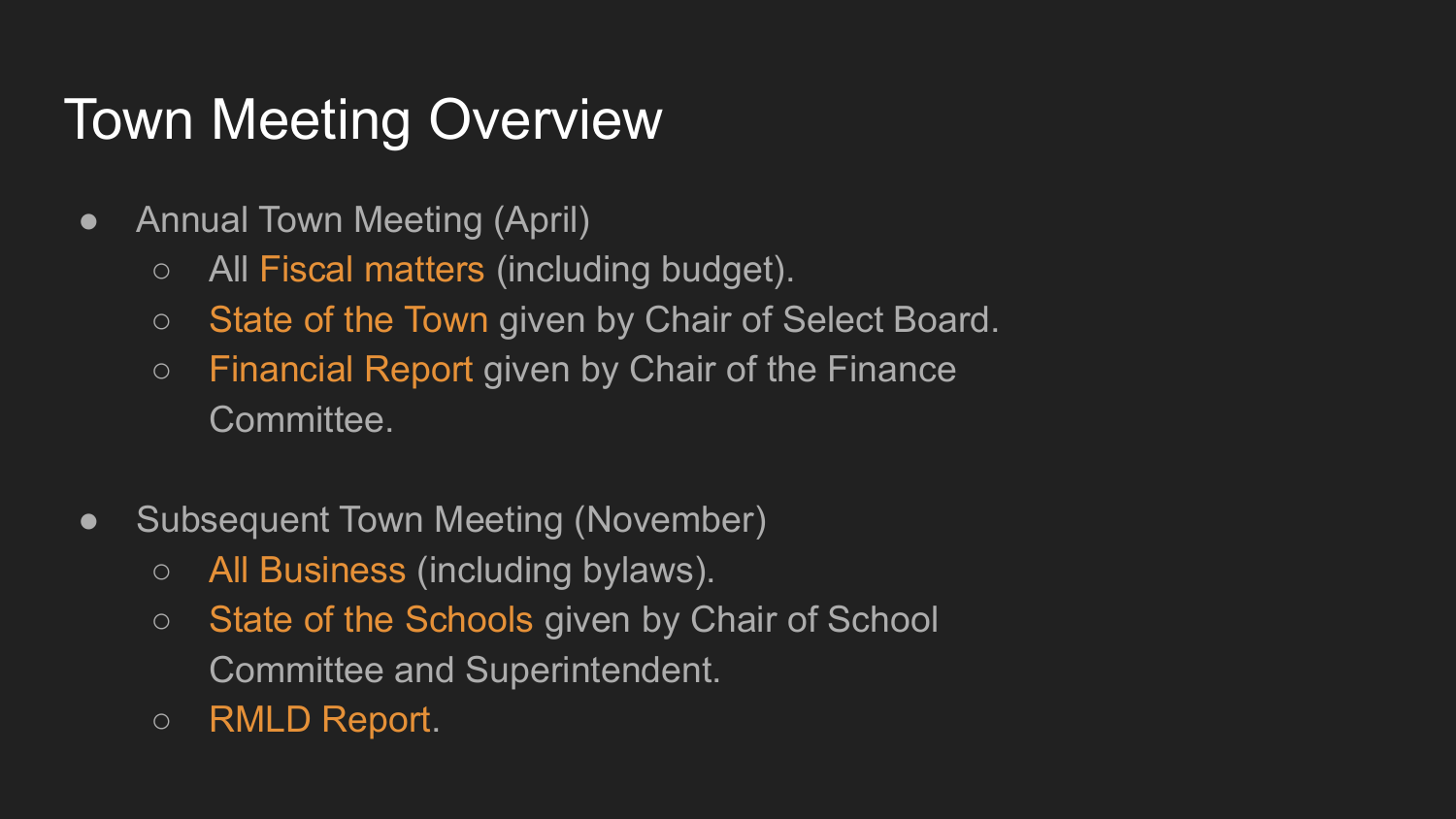## Town Meeting Structure

- Call to Order (when quorum is met).
- Pledge of Allegiance.
- Invocation.
- Swearing in of new members.
- Warrant Articles.
	- Usually, Town Meeting considers the warrant's articles in order. However, Town Meeting may change the order.
	- The Moderator introduces each article or reads it entirely before starting debate.
- Removal of non-participating members.
- Adjourn.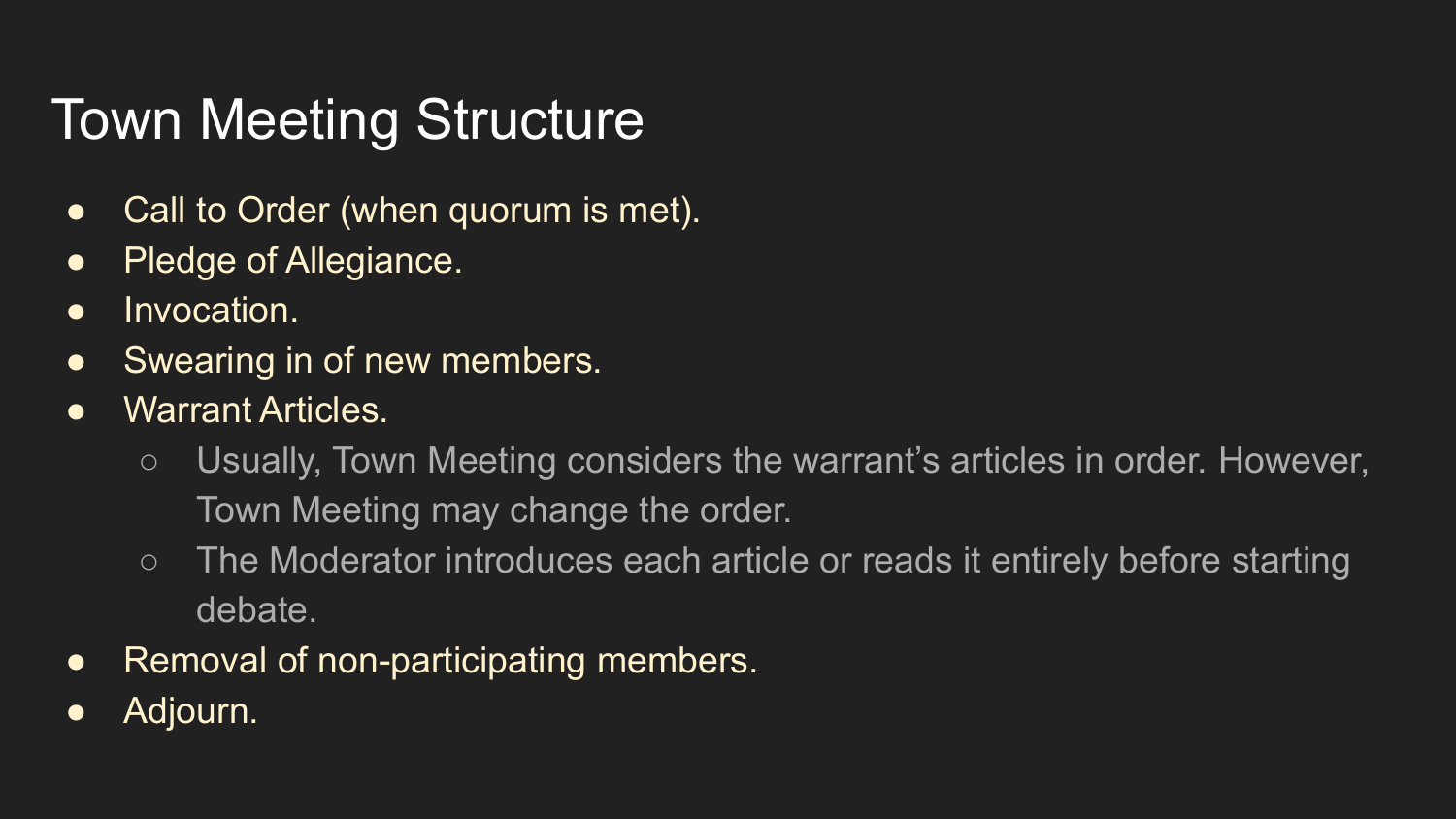## Getting Down To Business

## *Motions*

- A motion is made under a warrant article, telling Town Meeting exactly what we are discussing.
- The motion is seconded.
- The Moderator traditionally calls on the main proponent to discuss the motion.
- Reports from relevant advisory committees (Finance, Bylaw, etc.).
- The Moderator opens the floor to debate.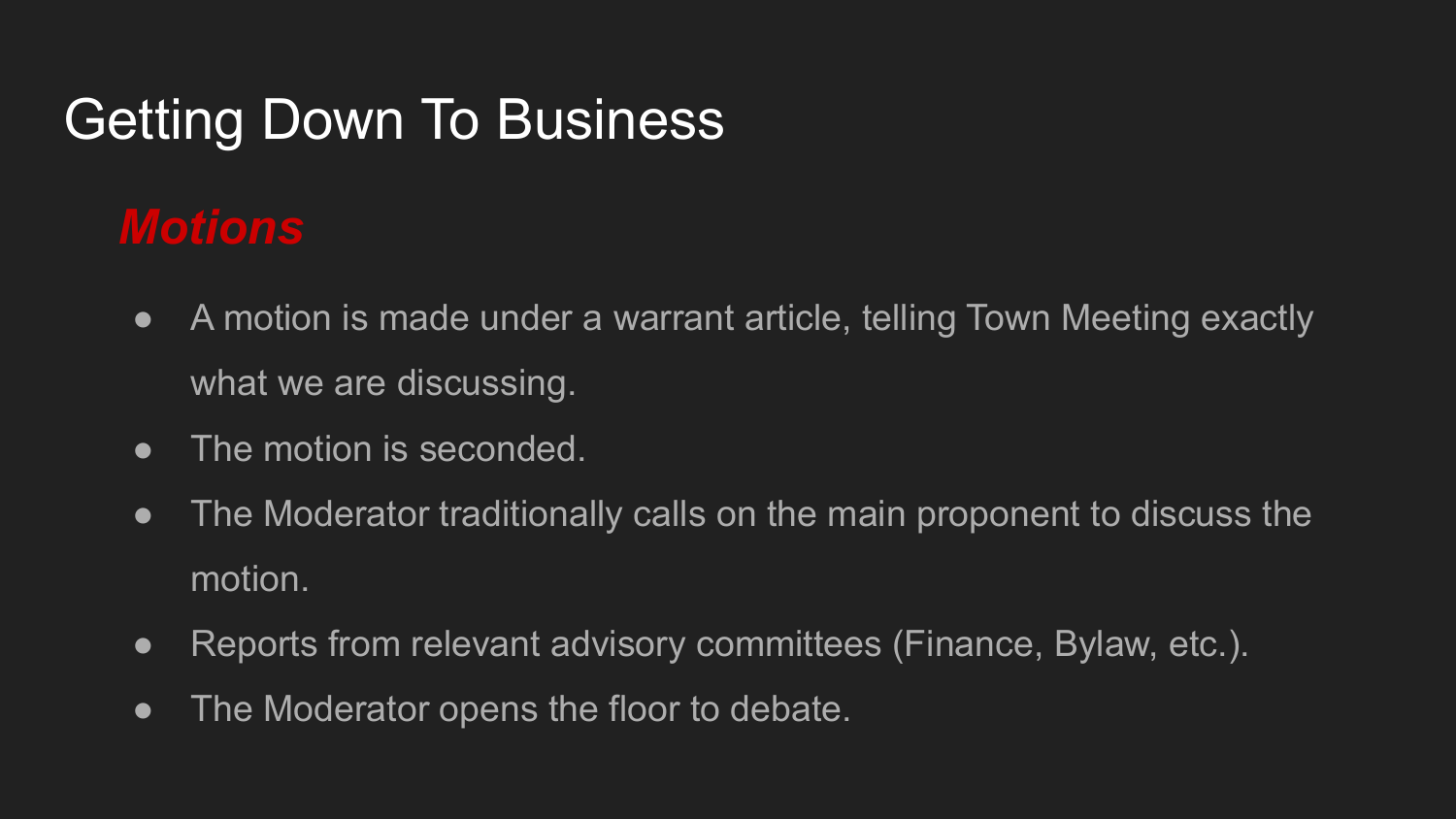## Getting Down To Business

#### *Proposed Amendments*

- Any Town Meeting Member may propose an amendment to the proposal. Discussion then turns to the amendment. When discussion on the proposed amendment is finished, we vote on the amendment, then discussion returns to the main motion, either as amended or as it originally stood.
- Amendments can be given in writing to Moderator and/or Town Clerk in advance of Town Meeting.

#### *Ending Debate*

- Called "Moving the Previous Question".
- Requires two-thirds vote.
- Cannot be made by someone discussing the merits of the issue.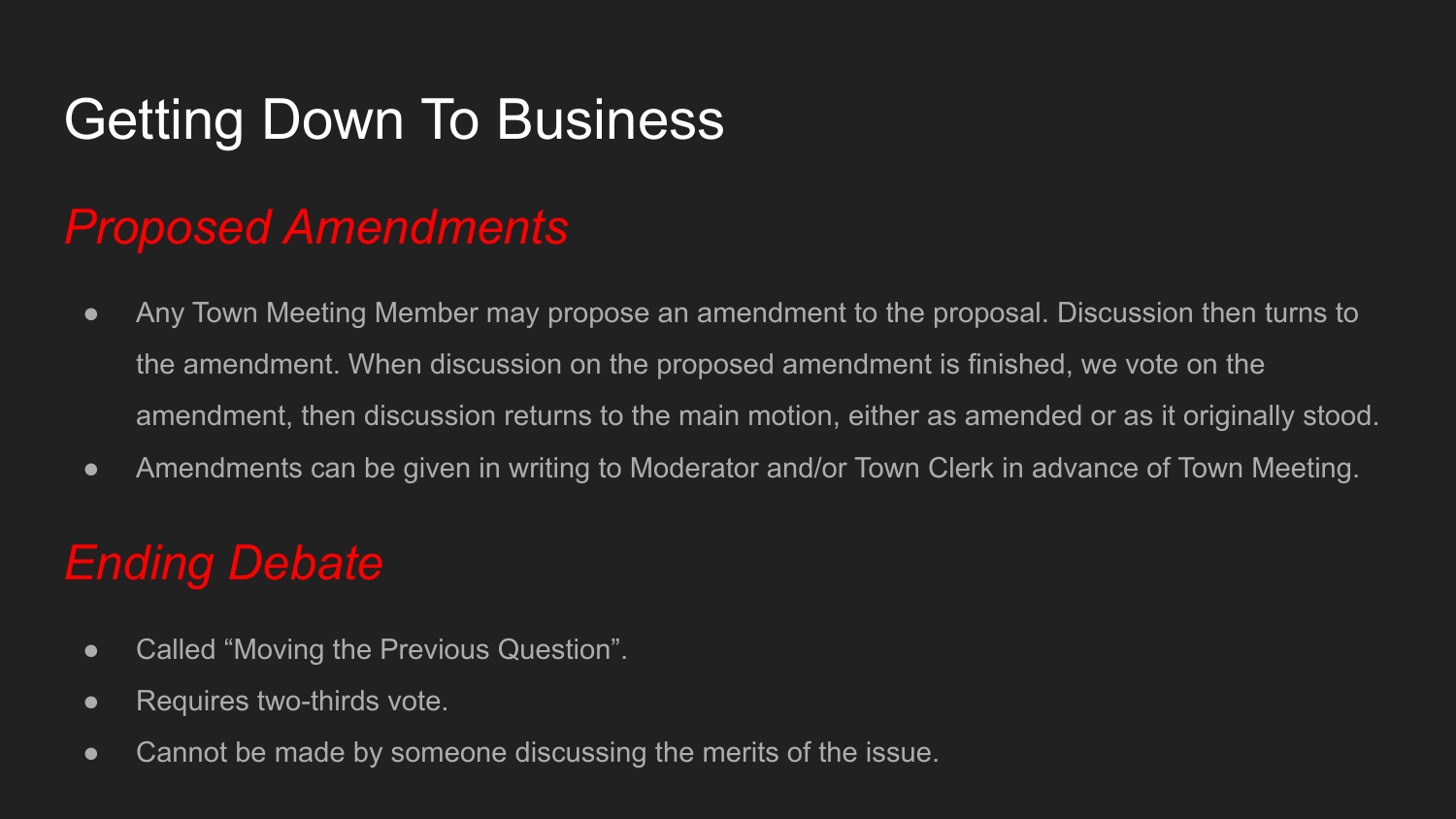## Getting Down To Business

#### *Voting*



- When discussion is finished, the vote is called for.
- Hand counts.
- Standing counts.
	- Used when more than a majority vote is required or a hand count is in question.
- Quantum of votes (Majority, two-thirds, other).

#### *Adjournment*

- For the evening.
- Sine Die ("Without day") Town Meeting is closed.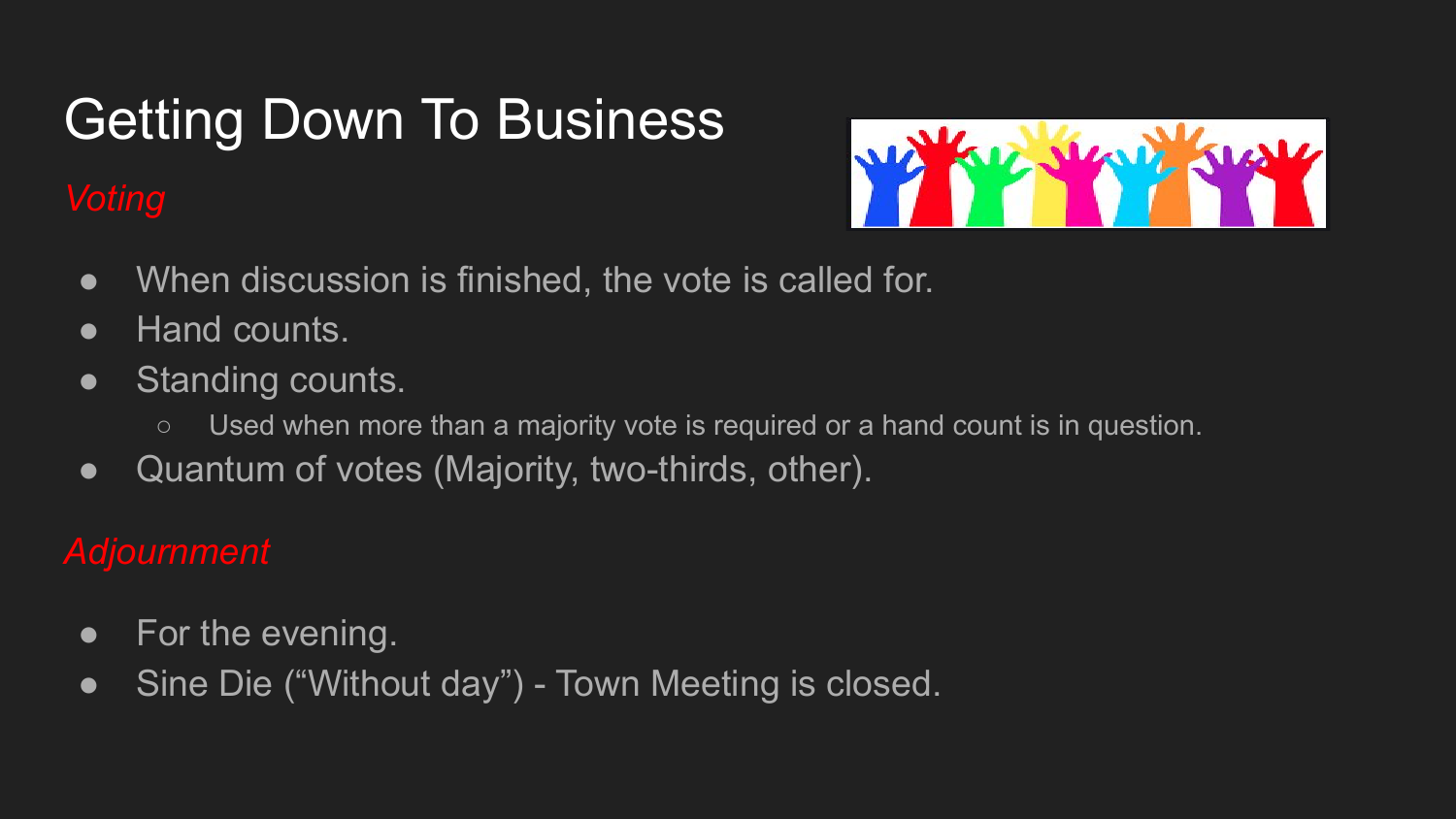## Other Points

- Point of Order
- Point of Personal Privilege
- Questioning a count
- The issue of scope
- Indefinite Postponement "not now vote," effectively defeating.
- Reconsideration moved by someone on the winning side, "second thoughts not second chances", see General Bylaws 2.2.4.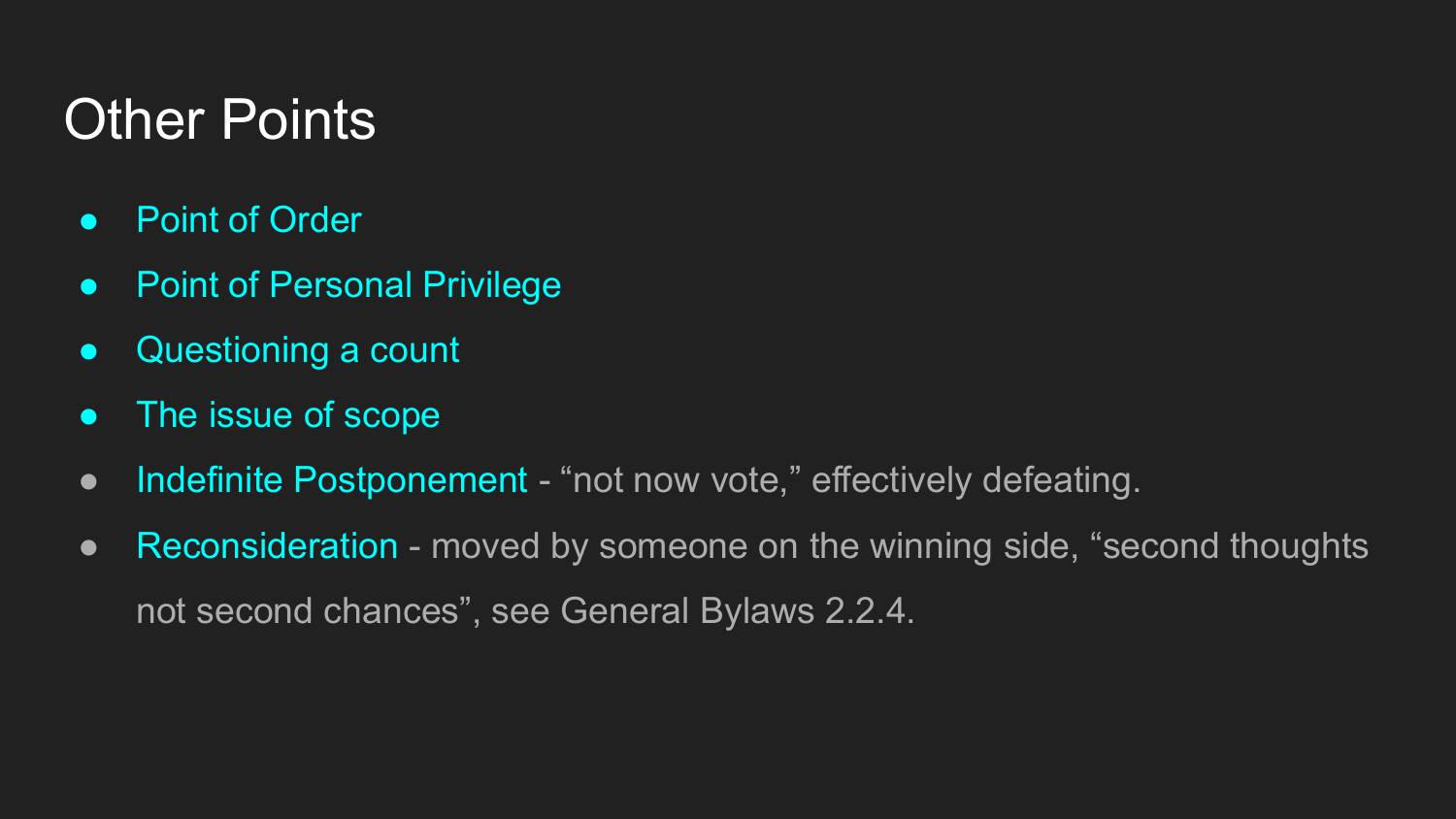## **Motions**

| The term                         | Means                                           |  |  |  |
|----------------------------------|-------------------------------------------------|--|--|--|
| Postpone an article indefinitely | To defeat it                                    |  |  |  |
| Take no action on an article     | To defeat it                                    |  |  |  |
| Lay the question on the table    | To put aside temporarily                        |  |  |  |
| Table the question               | To put aside temporarily                        |  |  |  |
| Move the previous question       | To cut off debate and vote on the issue at hand |  |  |  |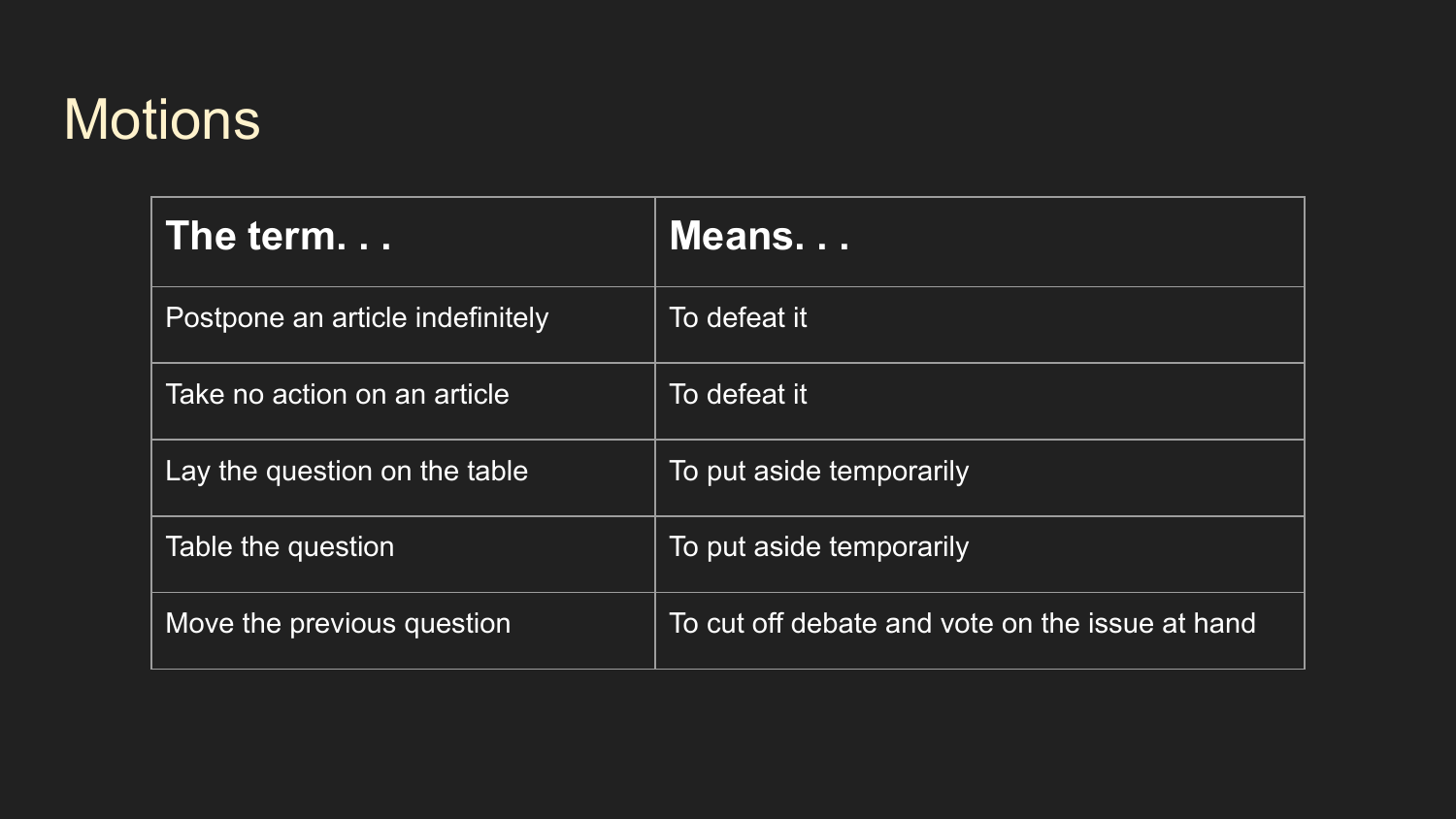## Instructional Motion

- *● Non-binding Resolution.*
- *● Essentially asking someone to look into something for the next meeting.*
- *● Author must give to Moderator and Town Clerk in writing before session begins.*
- *● Form available on Town Website*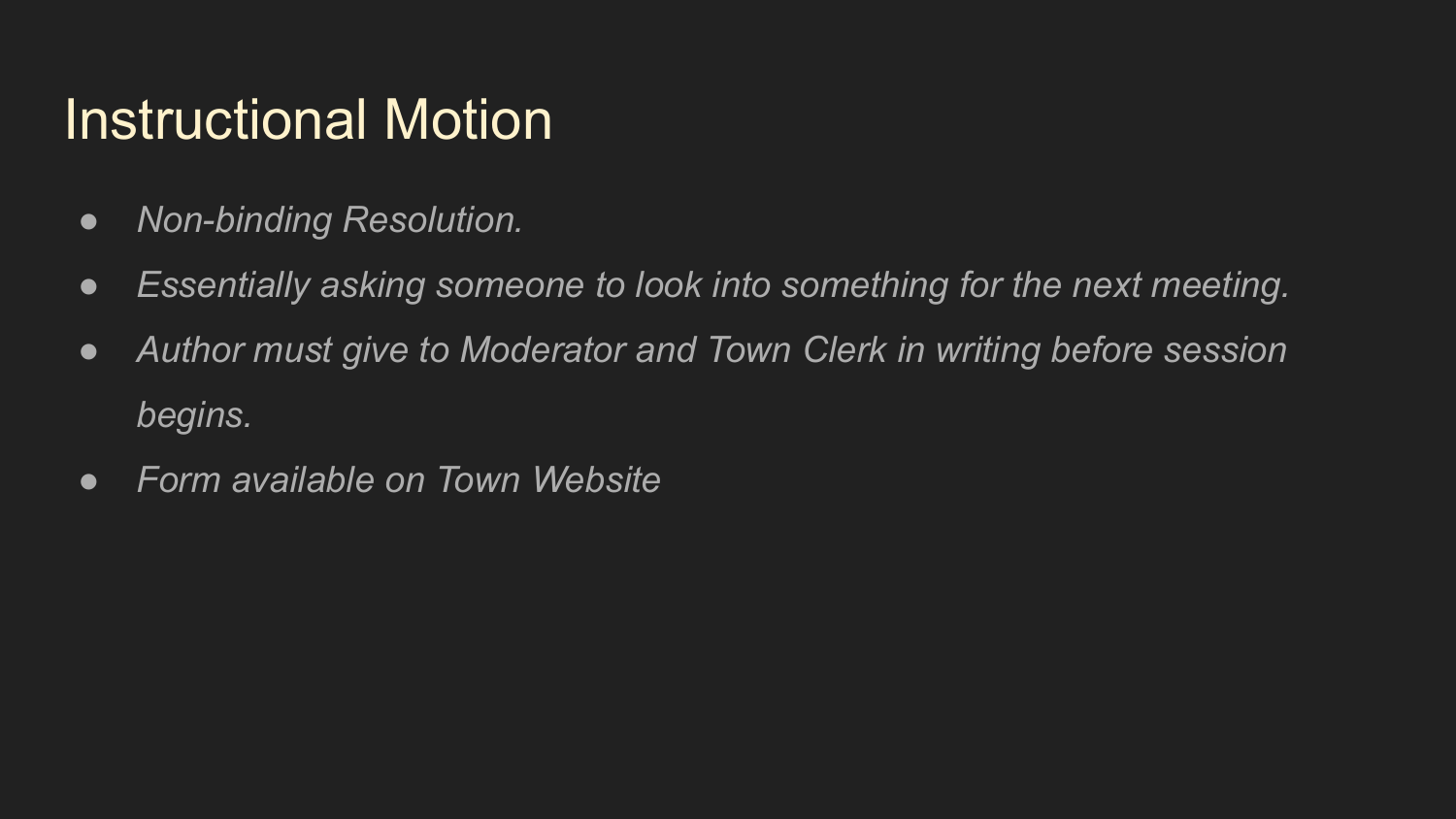## *Speaking at Town Meeting* Who (are you)?

What topic? (on topic)

Speak to Moderator (not other members)

Attack Arguments (not people!)

Limited to 10 minutes unless granted permission

"Mr. Smith, Precinct 2, 10 ABC Road…"

> "Mr. Moderator: I support this proposal because...."

"I disagree with the **argument we just heard** because...."

> "The previous speaker is wrong because...."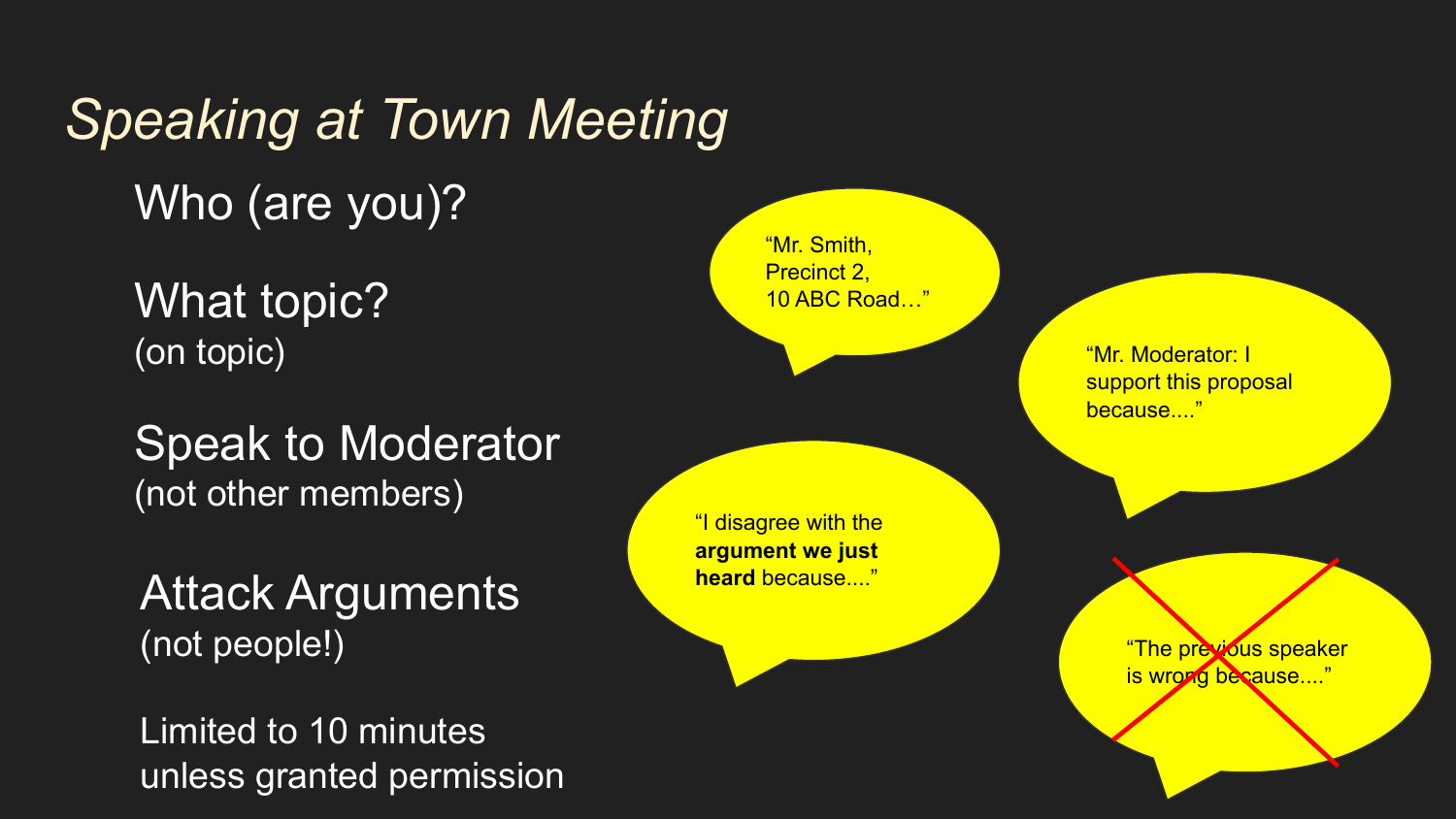## What happens After Town Meeting?

*No affirmative vote of Town Meeting becomes effective until 7 days following the dissolution of Town Meeting (with a few exceptions), therefore If a registered voter wishes to suspend the vote they must do so within 7 days by filing a referendum petition as outlined in the Home Rule Charter.* 

*The effect is that the Article is submitted to the voters in the form of a ballot question (20% of voters must cast ballots).*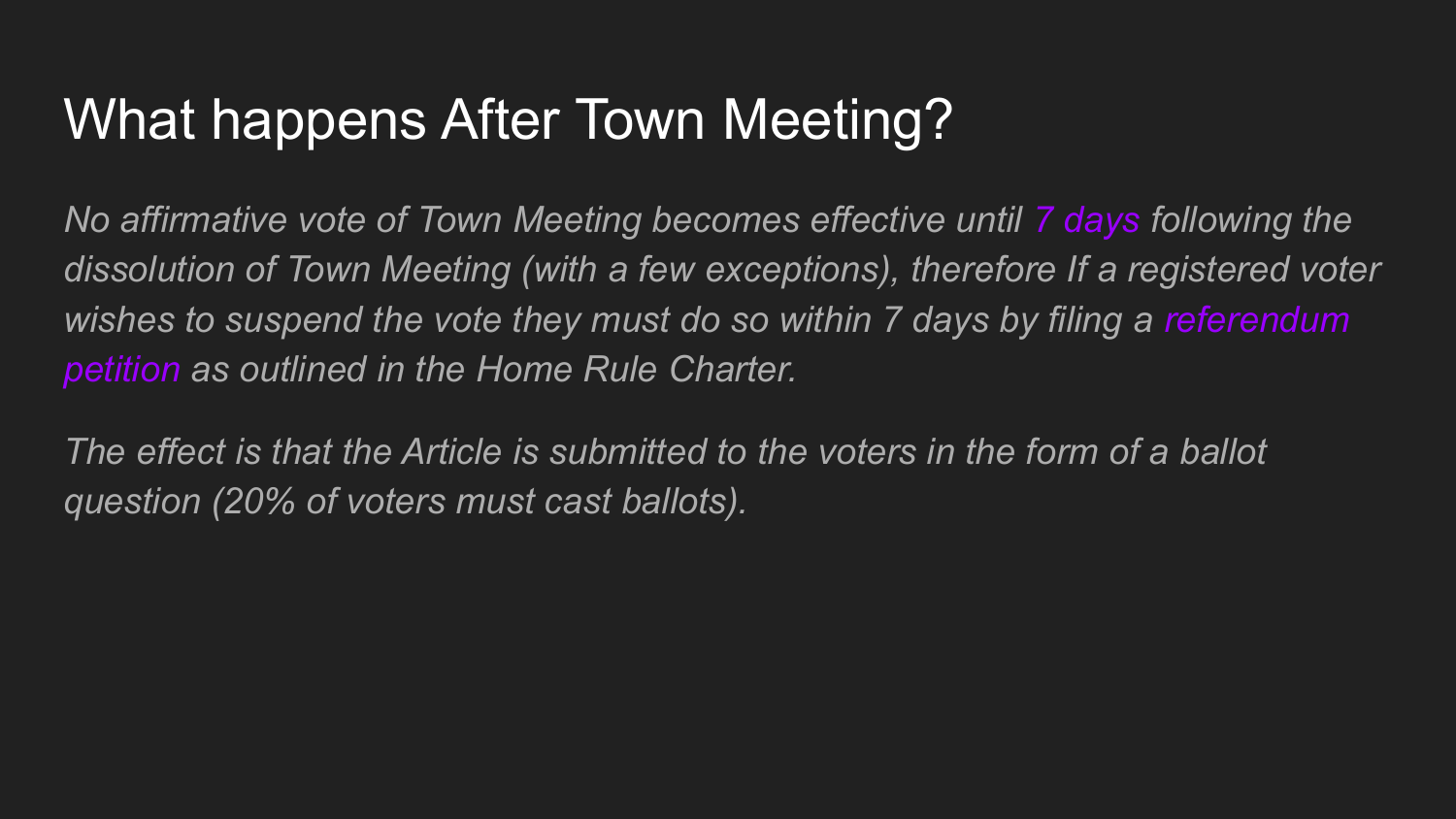## Town Meeting Resources

- Town Meeting Time: A Handbook of Parliamentary Law (available in Town Clerk's Office)
- Citizen's Guide to Town Meeting: <https://www.sec.state.ma.us/cis/cistwn/twnidx.htm>
- Town of Reading Home Rule Charter, Article 2: [https://www.readingma.gov/sites/readingma/files/file/file/2015-0](https://www.readingma.gov/sites/readingma/files/file/file/2015-04-21_reading_home_rule_charter.pdf) 4-21 reading home rule charter.pdf
- Town of Reading General ByLaws, Article 2: [https://www.readingma.gov/sites/readingma/files/uploads/2019-](https://www.readingma.gov/sites/readingma/files/uploads/2019-05_general_bylaw.pdf) 05 general bylaw.pdf
- RCTV broadcasts town meeting live and has past meetings available at: <http://www.rctv.org/>
- Massachusetts General Laws, chapter 39 and 43A

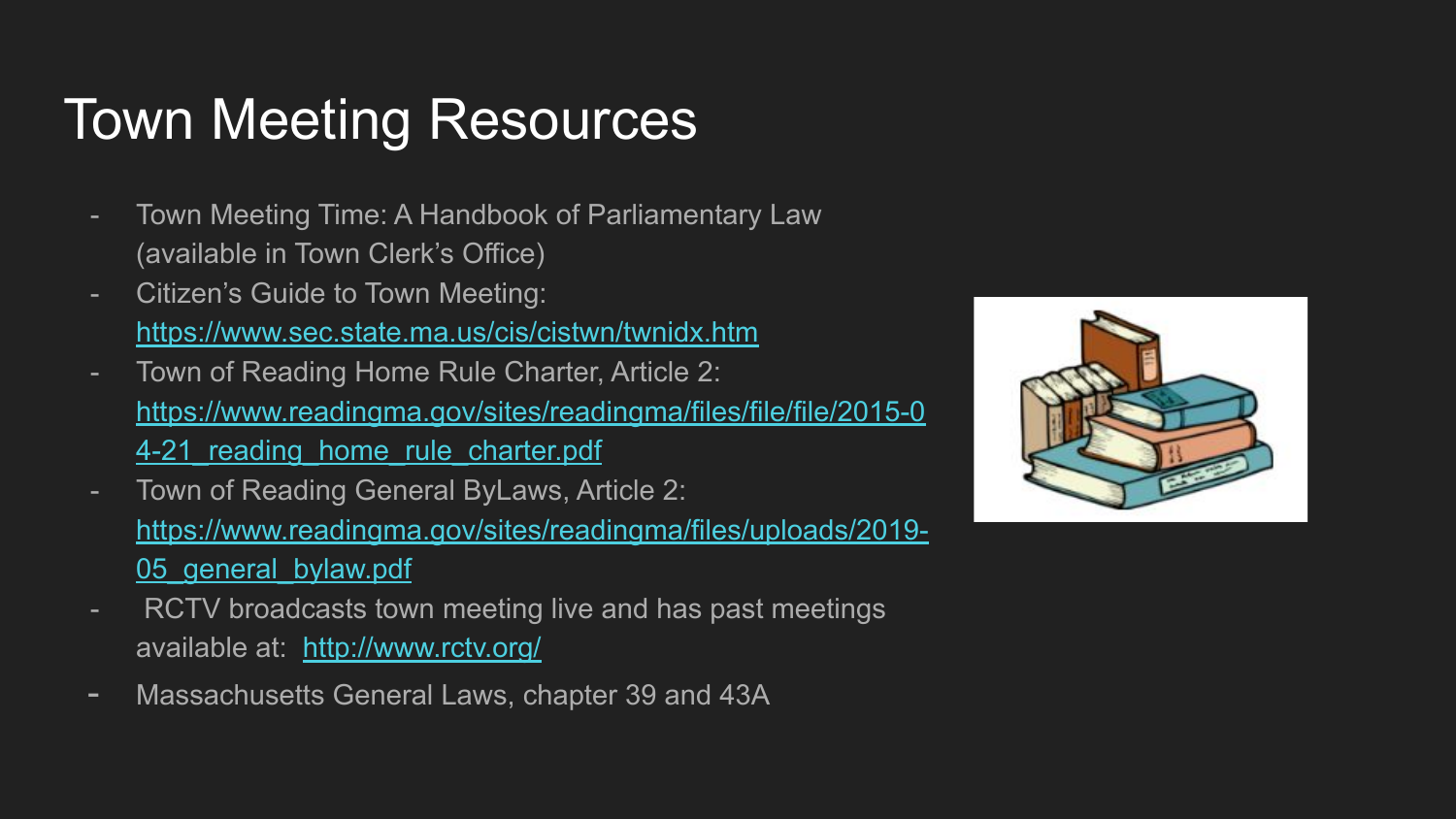

Video: "Voice of the People"